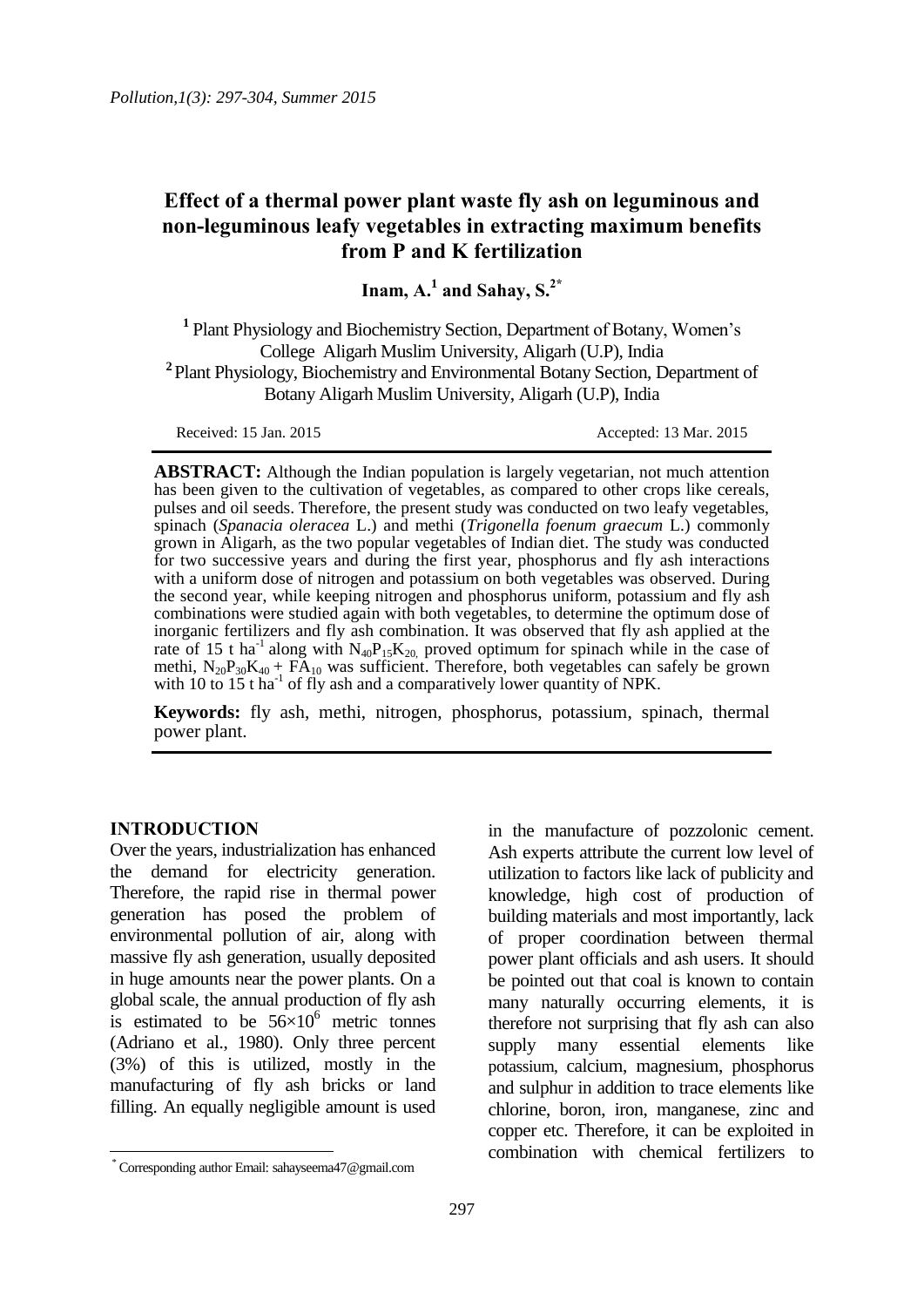increase the yield of various agricultural crops, especially vegetables with lesser NPK doses. In addition to being a nutrient source, it also serves as a soil improver to correct nutrient deficiencies (Hill and Lamp, 1980; Singh et al., 2003; Jala and Goyal, 2006). The use of fly ash for soil amendment while growing field crops was reported a long time ago (Wochok et al., 1976; Elseewi et al., 1978a; Milliner and Street, 1982; El-Mogazi et al., 1988). However, enhancing crop yield by the application of fly ash was reported in the recent work of Yeledhalli et al. (2008), Pandey et al. (2009), Arivozhagen et al. (2011), Bilski et al., (2011a,b), Singh et al., (2011), Gautam et al. (2012), Katiyar et al. (2012), Mahale et al. (2012), and Muduli et al. (2014). In the present study, spinach (*Spanacia oleracea* L.) and methi (*Trigonella foenumgraecum* L.) were compared, the former (a non-leguminous crop) is unlike the latter (a legume) which can fix nitrogen symbiotically to overcome nitrogen deficiency in fly ash. Both are common leafy vegetables, their leaves as well as the seeds of methi are of medicinal value.

#### **MATERIALS AND METHODS**

Two experiments were conducted on the test crops side by side for two years.. An NPK fertilizer was given a day before sowing. For spinach, P @15 and 30 kg ha<sup>-1</sup> with uniform dose of N and K  $\omega$  40 kg ha<sup>-1</sup> each applied and supplemented with fly ash  $@ 15$  t ha<sup>-1</sup>. In the following year, K was applied  $@$  20 and 40 kg ha<sup>-1</sup> with a uniform dose of N and P  $\omega$  30 and 40 kg ha<sup>-1</sup> each while FA was applied  $\omega$  15 kg ha<sup>-1</sup>.

For methi, during the first year, P@ 15 and 30 kg  $ha^{-1}$  with uniform dose of N and K @ 20 and 40 kg ha<sup>-1</sup> and FA @ 10 t ha<sup>-1</sup> were applied. Similarly, the second year experiment was performed keeping N and P uniform  $@$  20 and 30 kg ha<sup>-1</sup> and FA  $@$  10 t ha<sup>-1</sup> along with K  $\omega$  20 and 40 kg ha<sup>-1</sup>. The treatment details are as shown in Table 1.

Fly ash was collected from Harduaganj thermal power plant located 15 km away from Aligarh. Fertilizer nitrogen in the form of urea, phosphorus as superphosphate and potassium as muriate of potash were applied. Seeds were sown at the rate of 100 per bed for both crops, to avoid germination failure. Thinning was done to maintain proper distance and weeding was done when needed. Sampling was done at 50 and 80 days after sowing (DAS) for spinach, and at 35, 50 and 65 DAS for methi. For spinach, photosynthetic rate was measured by the method of Tak (2010) in our laboratory, using (L-1-COR 6200) a portable photosynthetic system at 50 DAS. For this purpose, leaves of approximately the same age and size were selected and photosynthesis measurement was undertaken at saturating photosynthetic active radiation  $(11009/\mu \text{mol/m}^2/\text{s})$  between 1100-1200 hrs. Leaf area was also calculated using a leaf area meter (LA21 systronics India).

All experiments were carried out according to a factorial randomized block design. To confirm the variability of data and validity of results, analysis of variance (ANOVA) was conducted. In order to determine whether differences among the treatments within respective DAS were significant as compared to control, Duncan's Multiple Range test was applied.

|    | <b>Ist year experiment</b><br>(Varying doses of<br>phosphorus) | <b>IInd year experiment</b><br>(Varying doses of<br>potassium) |
|----|----------------------------------------------------------------|----------------------------------------------------------------|
|    | For spinach                                                    |                                                                |
| 1. | $FA_0 + P_{15} + N_{40}K_{40}$                                 | $FA_0 + K_{20} + N_{30}P_{40}$                                 |
| 2. | $FA_0 + P_{30} + N_{40}K_{40}$                                 | $FA_0 + K_{40} + N_{30}P_{40}$                                 |
| 3. | $FA_{15} + P_{15} + N_{40}K_{40}$                              | $FA_{15} + K_{20} + N_{30}P_{40}$                              |
| 4. | $FA_{15} + P_{30} + N_{40}K_{40}$                              | $FA_{15} + K4_{40} + N_{30}P_{40}$                             |
|    | For methi                                                      |                                                                |
| 1. | $FA_0 + P_0 + N_{20}K_{40}$                                    | $FA_0 + K_0 + N_{20}P_{30}$                                    |
| 2. | $FA_0 + P_{15} + N_{20}K_{40}$                                 | $FA_0 + K_{20} + N_{20}P_{30}$                                 |
| 3. | $FA_0 + P_{30} + N_{20}K_{40}$                                 | $FA_0 + K_{40} + N_{20}P_{30}$                                 |
| 4. | $FA_{10} + P_0 + N_{20}K_{40}$                                 | $FA_{10} + K_0 + N_{20}P_{30}$                                 |
| 5. | $FA_{10} + P_{15} + N_{20}K_{40}$                              | $FA_{10} + K_{20} + N_{20}P_{30}$                              |
| 6. | $FA_{10} + P_{30} + N_{20}K_{40}$                              | $FA_{10} + K_{40} + N_{20}P_{30}$                              |

**Table 1.** Treatments details

Subscript values showing the concentration of fly ash in t ha<sup>-1</sup> and of NPK in kg ha<sup>-1</sup>.

 $\equiv$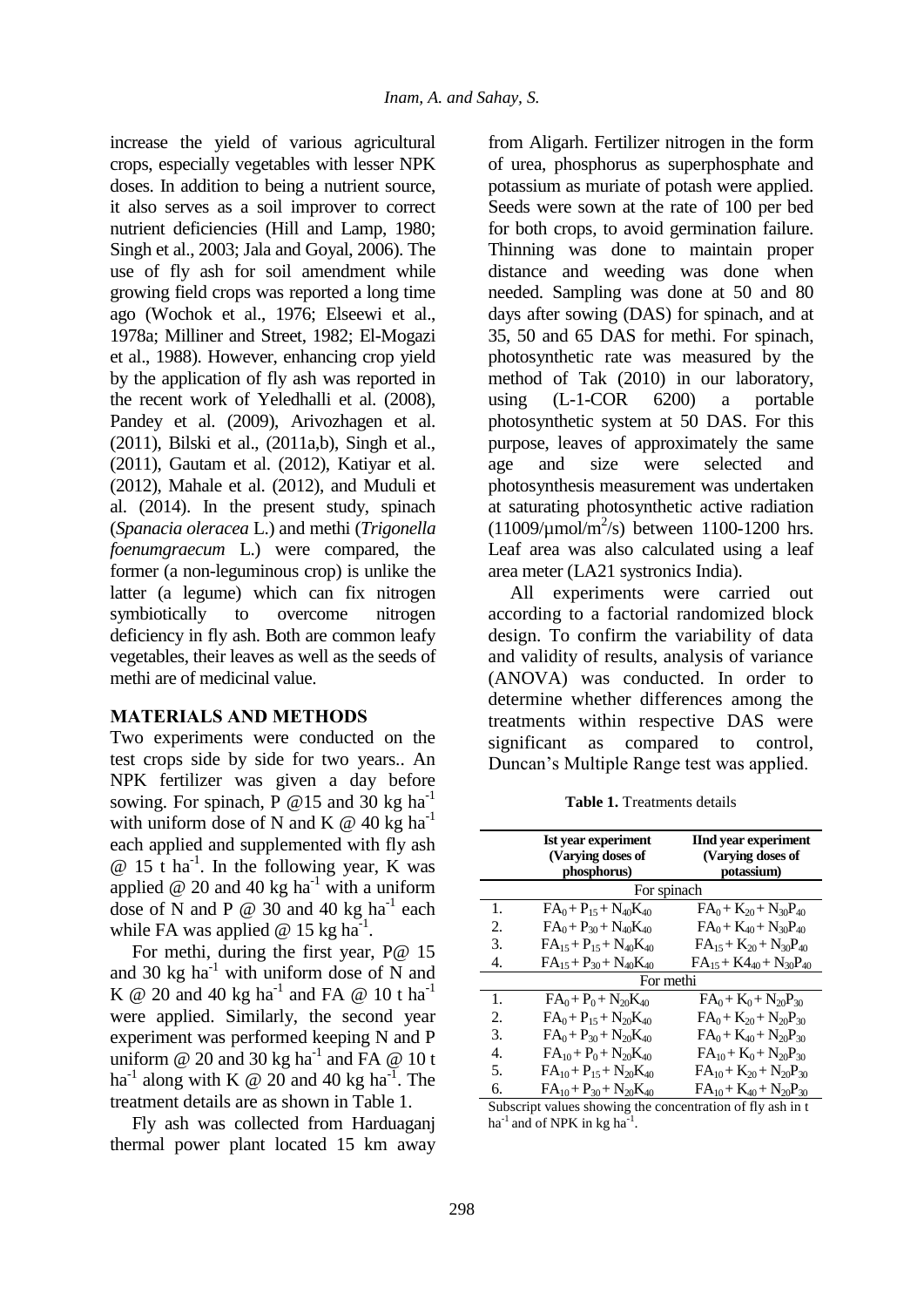#### **RESULTS AND DISCUSSION**

#### **Response of growth parameters in spinach**

Plant fresh weight, leaf number, leaf area and photosynthetic rate in spinach at 50 DAS gave better response to treatment with  $FA_{15}N_{40}P_{15}K_{40}$  showing 128.3% increase in fresh weight. Leaf number also showed an increase of 86.36% and 45.45% with  $FA_0N_{40}P_{15}K_{40}$  or  $FA_{15}N_{40}P_{30}K_{40}$  at two stages of growth. It seems that for leaf production an important character in leafy vegetables, phosphorus given @ 15 or 30 kg ha<sup>-1</sup> was effective (Table 2). Leaf area was also significantly affected by phosphorus in spinach at both stages. Treatment  $FA_{15}N_{40}P_{15}K_{40}$  gave an increase of 18.98 and 17.85%, at the two stages studied. Photosynthetic rate at 50 DAS was maximum when spinach was grown under  $FA_{15}N_{40}P_{15}K_{40}$  showing 19.56% increase (Table 2).

**Table 2.** Effect of fly ash and phosphorus on various growth parameters of spinach

| <b>Treatments</b>               |                  | <b>Plant length</b><br>(c <sub>m</sub> ) | weight $(g)$     | <b>Plant fresh</b> | <b>Plant dry</b><br>weight $(g)$ |                  |                  | Leaf number      |                  | Leaf area $\text{cm}^2$ ) | <b>Photosynthetic</b><br>rate<br>$\mu$ mol/m <sup>2</sup> /sec) |
|---------------------------------|------------------|------------------------------------------|------------------|--------------------|----------------------------------|------------------|------------------|------------------|------------------|---------------------------|-----------------------------------------------------------------|
|                                 | 50<br><b>DAS</b> | 80<br><b>DAS</b>                         | 50<br><b>DAS</b> | 80<br><b>DAS</b>   | 50<br><b>DAS</b>                 | 80<br><b>DAS</b> | 50<br><b>DAS</b> | 80<br><b>DAS</b> | 50<br><b>DAS</b> | 80<br><b>DAS</b>          | 50<br><b>DAS</b>                                                |
| $FA_0P_{15}$                    | 24.67            | 46.00                                    | 7.66             | 48.00              | 1.02                             | 8.78             | 7.33             | 12.33            | 50.43            | 103.00                    | 7.33                                                            |
| FA <sub>0</sub> P <sub>30</sub> | 27.00            | 48.00                                    | 17.49            | 54.67              | 1.33                             | 7.57             | 10.67            | 18.67            | 60.01            | 121.00                    | 8.76                                                            |
| $FA_{15}P_{15}$                 | 24.33            | 30.00                                    | 9.10             | 37.00              | 0.81                             | 6.23             | 13.67            | 14.00            | 52.01            | 107.31                    | 6.23                                                            |
| $FA_{15}P_{30}$                 | 20.33            | 36.33                                    | 6.05             | 33.33              | 0.523                            | 5.78             | 9.33             | 8.67             | 50.00            | 85.20                     | 5.77                                                            |
| $LSD$ at $5%$                   | 1.597            | 0.577                                    | .009             | 2.685              | 1.034                            | NS.              | 4.351            | 1.772            | 0.698            | 2.260                     | 0.765                                                           |

Subscript values denote the levels of FA in t ha<sup>-1</sup> and P in kg ha<sup>-1</sup>. The dose of N and K was applied @ 40 kg ha<sup>-1</sup> uniformly.

Fly ash and  $P_{15}$  increased leaf area which reflected in the photosynthetic rate at 50 DAS. It may be due to the availability of plant required nutrients in fly ash (Mittra et al., 2005; Jala and Goyal, 2006; Panigrahi et al., 2014). Coal is known to contain many naturally occurring elements, it is therefore not surprising that many trace elements were also found in coal ash (Page et al., 1979). Trace elements like B, Cd, Pb, Mo, Ni, Se and Zn were found in higher concentration than the soil and their environmental significance was established in our previous work (Sahay et al., 2014). The impact of each trace element depends on their state in coal ash. It can be seen in the present study and others that the soil of Aligarh fertilized with fly ash, contained trace elements within tolerable limits. Also, the use of fly ash in this study proved beneficial because it modifies soil texture (Fail and Wochok, 1977; Gangloff et al., 2000). Photosynthetic rate is also enhanced by fly ash, it may be due to faster growth where plants prefer to utilize more assimilated nutrients in leaf area

development, so that it can capture more solar radiation which was reflected in photosynthetic rate. Again, it may also be due to the presence of micro and macro nutrients in fly ash, except nitrogen and unavailable phosphorus (Jala and Goyal, 2006). Spinach gave encouraging results during the second year (Table 3) for plant fresh weight, dry weight, leaf number and leaf area. Treatment  $FA_{15}N_{40}P_{15}K_{20}$  proved good, giving 17.03% increase in fresh weight. Dry weight at 50 DAS was not significant but at 80 DAS treatments  $FA_0N_{40}P_{30}K_{20}$  and  $FA_{15}N_{40}P_{30}K_{40}$  were good showing 6.81% increase. Leaf area is an important trait in leafy vegetables, as increase in leaf area obviously reflects an increase in photosynthetic rate. It was observed that treatment  $FA_{10}N_{40}P_{15}K_{40}$  or  $P_{30}$  proved better for this parameter giving maximum increase of 99.30% in leaf area (Table 3), followed by  $FA_{15}N_{40}P_{30}K_{20}$ , showing that fly ash  $\omega$  15t ha<sup>-1</sup> does not have an adverse effect in any case (Table 3).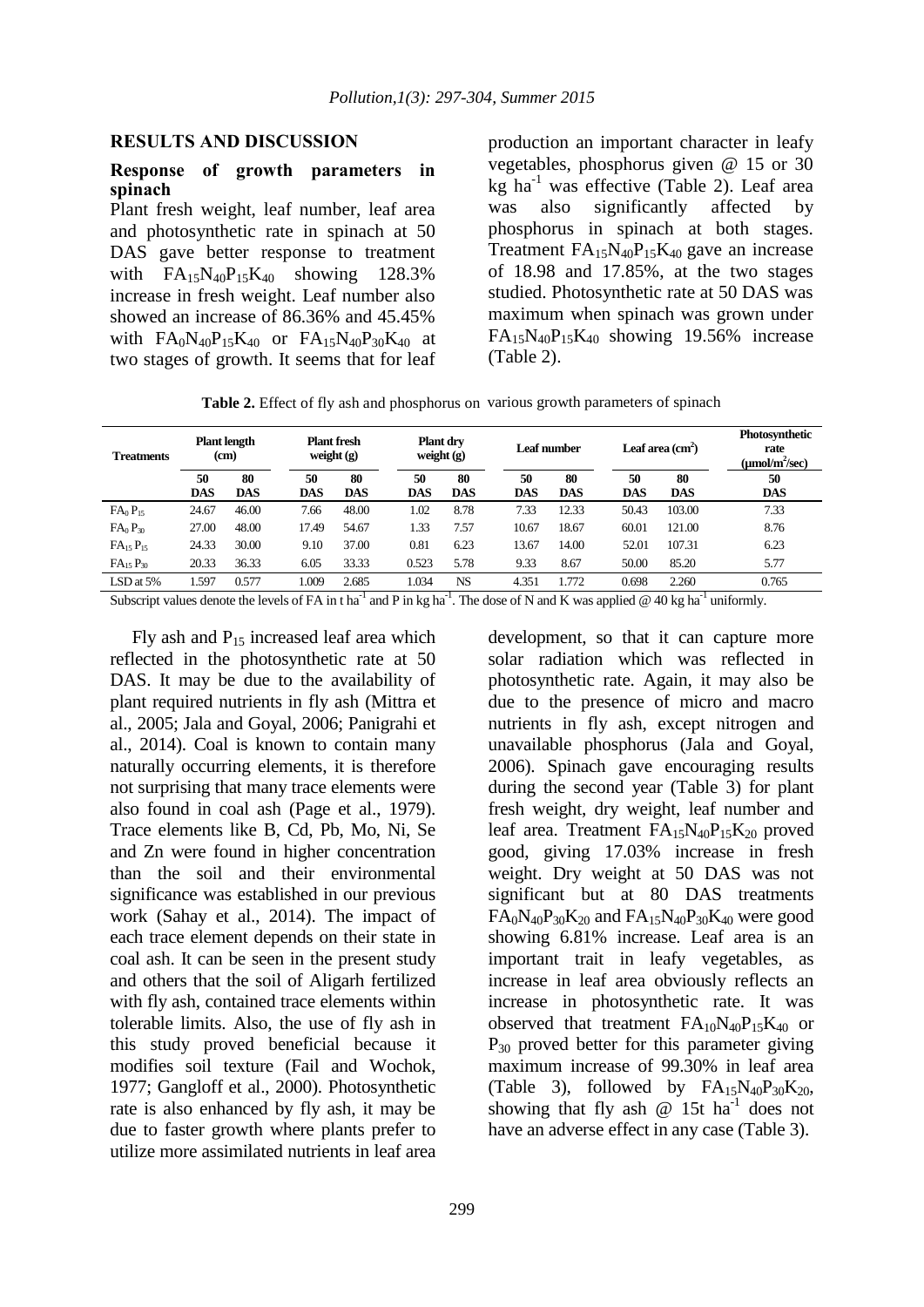Photosynthetic rate shows positive correlation with leaf area. Treatment  $FA_{15}N_{40}P_{15}K_{40}$  with phosphorus during the first year followed by  $FA_{15}N_{40}P_{30}K_{20}$  gave an increase of 19.56%. But surprisingly  $FA_0N_{40}P_{30}K_{20}$  and  $FA_0N_{40}P_{30}K_{40}$  were equally good (Table 2). Plant factors which may influence the rate of photosynthesis are related to the structure and organization of plant leaves, chloroplast and

chlorophyll. Various nutrients also influence the activity of enzymes and the level of various metabolites.

The photosynthetic rate during the second year with potassium  $FA_{15}N_{40}K_{20}P_{15}$ proved best in increasing this parameter by showing a percentage increase of 33.57%, followed by  $FA_0N_{40}P_{15}K_{40}$  with an increase of 20.34%, proving the nutritional role of fly ash in decreasing NPK levels (Table 3).

|  | Table 3. Effect of fly ash and potassium on various growth parameters of spinach |  |  |  |  |  |  |
|--|----------------------------------------------------------------------------------|--|--|--|--|--|--|
|--|----------------------------------------------------------------------------------|--|--|--|--|--|--|

| <b>Treatments</b> |            | <b>Plant length</b><br>(cm) | <b>Plant fresh</b><br>weight $(g)$ |            | <b>Plant drv</b><br>weight $(g)$ |            |            | Leaf number |            | Leaf area (cm <sup>2</sup> ) | <b>Photosynthetic</b><br>rate<br>$(\mu \text{mol/m}^2/\text{sec})$ |
|-------------------|------------|-----------------------------|------------------------------------|------------|----------------------------------|------------|------------|-------------|------------|------------------------------|--------------------------------------------------------------------|
|                   | 50         | 80                          | 50                                 | 80         | 50                               | 80         | 50         | 80          | 50         | 80                           | 50                                                                 |
|                   | <b>DAS</b> | <b>DAS</b>                  | <b>DAS</b>                         | <b>DAS</b> | <b>DAS</b>                       | <b>DAS</b> | <b>DAS</b> | <b>DAS</b>  | <b>DAS</b> | <b>DAS</b>                   | <b>DAS</b>                                                         |
| $FA_{15}K_{40}$   | 26.30      | 29.60                       | 6.20                               | 24.02      | 1.270                            | 6.326      | 6.33       | 9.67        | 99.3       | 146.00                       | 7.17                                                               |
| $FA_{15}K_{20}$   | 22.03      | 26.03                       | 7.25                               | 24.65      | 0.928                            | 6.033      | 8.67       | 14.33       | 72.7       | 107.67                       | 7.96                                                               |
| $FA_0K_{40}$      | 24.97      | 26.97                       | 3.43                               | 24.96      | 0.385                            | 6.807      | 11.6       | 10.67       | 42.93      | 103.67                       | 6.84                                                               |
| $FA_0K_{20}$      | 23.50      | 23.63                       | 4.03                               | 19.73      | 0.605                            | 4.328      | 8.00       | 8.00        | 43.61      | 81.00                        | 5.96                                                               |
| LSD at 5%         | 1.660      | 3.993                       | 1.900                              | .607       | <b>NS</b>                        | 1.262      | NS         | 1.918       | 3.475      | 2.396                        | 0.667                                                              |

Subscript values denote the levels of FA in t ha<sup>-1</sup> and K in kg ha<sup>-1</sup>. The dose of N and P were applied @ 30 and 40 kg ha<sup>-1</sup> uniformly. NS- non-significant.

**Response of growth parameters in methi** While growing methi, another leafy leguminous vegetable, leaf number and fresh weight showed good response to treatment  $FA_{10}N_{20}P_{15}K_{40}$  proving the utility of fly ash. At 50 DAS, leaf number increased up to 82.29% followed by  $FA_{10}N_{20}P_0K_{40}$  giving an increase of 34.38% (Table 4). The result shows that treatment with  $FA_{10}N_{20}P_{15}K_{40}$  results in significant increase in leaf number. Plant fresh weight was also optimally enhanced by this treatment, proving the importance of phosphorus and fly ash. Fresh weight at 35 DAS with  $FA_{10}N_{20}P_{15}K_{20}$  gave 258.9% increase and at 50 DAS,  $FA_{10}N_{20}P_0K_{20}$ gave 131.05% increase followed by  $FA_{10}N_{20}P_{15}K_{20}$  which gave 66.78% increase. Also, this treatment proved good for leaf area at 50 and 65 DAS (Table 4).

Regarding nodule production, methi fixes nitrogen symbiotically; therefore, the number of nodules is an important parameter for this crop. At both stages,  $FA_{10}$  and  $P_{15}$  or  $P_{30}$  with uniform N and K

showed better results. It appears that P @ 15 kg ha $^{-1}$  was deficient as the vegetable growth at later stage i.e. 50 DAS  $P_{30}$  gave better result. It may be due to the requirement of phosphorus for root development as the plant grows. Again, it can be inferred that  $FA \ @$  10t ha<sup>-1</sup> proved beneficial and effective, as it did not show harmful effects in methi when given with P @ 15 kg ha<sup>-1</sup> (Fig. 1).

During the second year, methi performed well with potassium and also with fly ash combination i.e  $FA_{10}N_{20}K_{20}P_{15}$ . Plant fresh weight at 50 DAS was increased by 41.50% with  $FA_{10}N_{20}K_0P_{15}$  followed by treatment  $FA_{20}N_{20}K_{20}P_{15}$  with an increase of 9.92%, proving that the application of fly ash @ 10 t ha<sup>-1</sup> and potassium @ 20 kg ha<sup>-1</sup> or 0 kg ha<sup>-1</sup> can be equally effective. Thus,  $N_{20}K_0P_{15}FA_{10}$  proved to be a suitable dose, showing that methi can be grown even without potassium, when fly ash is applied showing its nutritional value (Table 5). The application of fly ash was found to improve the growth of methi, because fly  $ash + soil$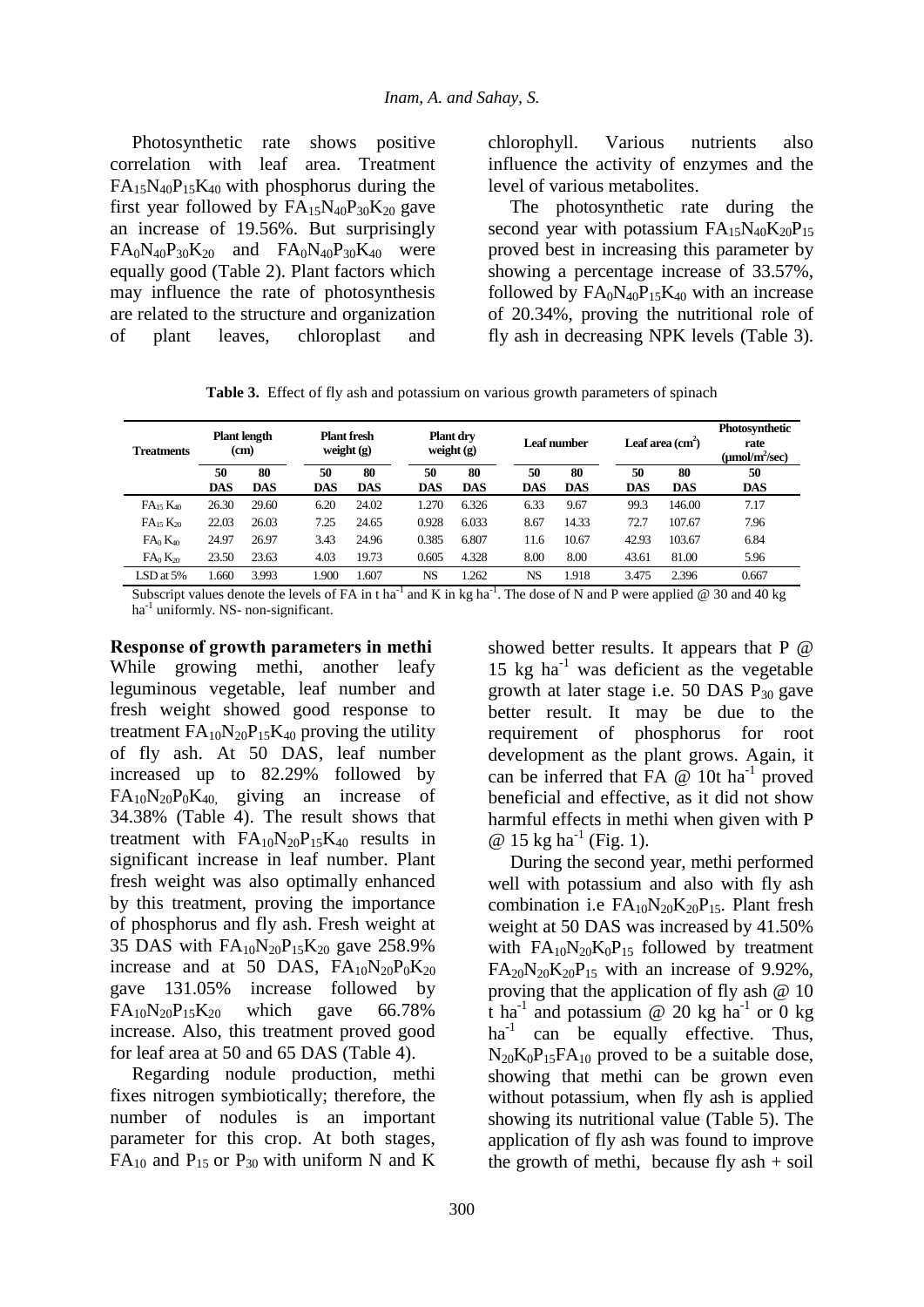medium reportedly increased the available water content of soil mixture (Gupta et al., 2002) because fly ash alone is not effective in retaining water content (Eary et al., 1990) and macro and micronutrients present in soil (Basu et al., 2009). An increase in root and shoot length, fresh weight, leaf area and number of nodules per plant with low level of fly ash incorporation was reported by Pandey et al. (2009).

The number of nodules in methi during the second year study with potassium and fly ash combination, was adversely affected by fly ash or even with K where  $K_{40}$  proved deleterious (Fig. 1). On the contrary, the number of nodules in methi improved with the application of phosphorus and nitrogen during the first and second years supplemented by fly ash @ 10 t ha-1 . Phosphorus being an important element expands root surface area through increase root growth and root hair development (Lynch and Brown, 1988; Gilroy and Jones, 2000). Similarly, the number of nodules gave response to available nitrogen for root nodule development in plant in the absence of K. The reason is due to  $NH_4^+$ -N and  $K^+$ 

competing for the same carrier. In addition, legume species vary markedly in the number of root hair. The proportion of infected root hairs that gives rise to nodules can also vary. Root nodule as a plant organ, requires reduced carbon and nitrogen compounds for initiation, growth and maintenance. The complex flows of carbon and nitrogen compounds necessary to integrate root nodules into the intact plant has been described in several legumes. Undoubtedly, it is through the allocation of photosynthate and possible hormonal signals, that the plant controls  $N_2$ -fixation and maintains a balance between C and N metabolism, as environmental conditions change.

Fly ash has been used to ameliorate soil and may improve the physical, chemical and biological properties of the degraded soils and is a source of radially available plant micro and macro nutrients. The practical value of fly ash in agriculture as an eco-friendly and economic fertilizer can be established after repeated field experiments for each type of soil to confirm its quality and safety.



**Fig. 1.** Effect of flyash with phosphorus and flyash with potassium on nodule number of methi (*Trigonellafoenumgraecum* L.) at three growth stages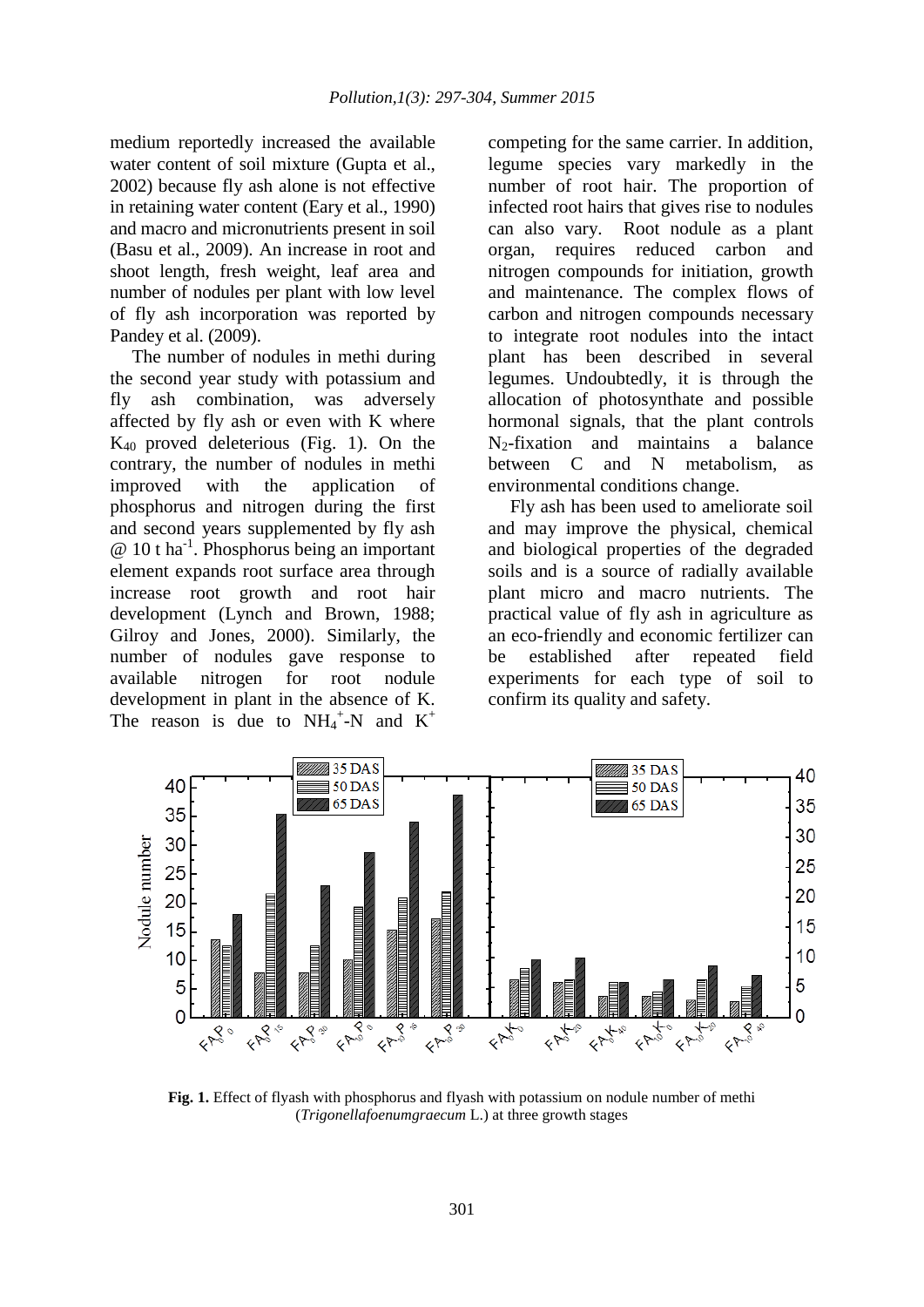| Treatments                       | DAS<br>35 | DAS<br>R          | S              | 55              | DAS<br>R               | ౪                | DAS   | DAS<br>S             | DAS<br>S  | DAS<br>S,               | DAS<br>R              |       | DAS<br>S   |                              |            | Led area (cm <sup>2</sup> )          |
|----------------------------------|-----------|-------------------|----------------|-----------------|------------------------|------------------|-------|----------------------|-----------|-------------------------|-----------------------|-------|------------|------------------------------|------------|--------------------------------------|
|                                  |           |                   |                |                 |                        |                  |       |                      |           |                         |                       |       |            | 35                           | R          | S                                    |
|                                  |           |                   | DAS            |                 |                        | DAS              |       |                      |           |                         |                       |       |            | DAS                          | DAS        | DAS                                  |
| FAoPo                            |           |                   |                | <b>ESSESS</b>   |                        |                  | 0.076 |                      |           |                         |                       |       |            | 81.00                        |            |                                      |
| FAGP15                           | 1367      | 19.00<br>21.33    | 38.67<br>24.33 |                 |                        |                  |       |                      |           |                         |                       |       |            |                              |            |                                      |
| FA <sub>O</sub> P <sub>30</sub>  | 1633      | 3633              | 48.33          |                 | B3325                  | <b>BSE</b>       | 0.069 | 35893                | 985       | ទីទីដង្កូនីដ            | <u>នន្តន</u><br>នន្តន |       | <b>SSE</b> | 81.00                        | <b>See</b> | <b>SARA</b><br>SARA                  |
| FAuPo                            |           |                   |                |                 |                        | $\frac{24}{113}$ |       |                      | 352       |                         |                       |       | 331        |                              | 120        |                                      |
| FA <sub>10</sub> P <sub>30</sub> | 1733      | 3600              | 48.00          |                 |                        |                  | 0.160 |                      |           |                         | 43.00                 |       |            | 835<br>835                   |            |                                      |
| FAuPu                            | 1833      | 33.00             | 34.00          |                 | 11.46                  |                  | 0313  | 1.846                |           |                         | 38.00                 |       | 4400       |                              | 115.0      | 173.0                                |
| LSD@5%                           | S.        | 2.626             | 2.039          | 0.162           | 2182                   | 2149             | XS.   | 0240                 | 0.652     | 1733                    | 2.629                 |       | 2.118      | XS                           | 9.66       | 8.74                                 |
| Treatments                       |           | Plant length (cm) |                |                 | Plant fresh weight (g) |                  |       | Plant dry weight (g) |           |                         | Leaf number           |       |            | Leaf area (cm <sup>2</sup> ) |            |                                      |
|                                  | 35        |                   | 3              |                 |                        | 65               | 55    |                      |           |                         |                       | 8     | 35         |                              |            | 8                                    |
|                                  | DAS       | 50<br>BAS         | DAS            | 35 <sub>2</sub> | SKQ<br>DAS             | DAS              | DAS   | 50<br>DAS            | 65<br>DAS | $\frac{35}{\text{DAS}}$ | 50<br>DAS             | DAS   | DAS        | 50<br>DAS                    |            | DAS                                  |
| $FA_0K_0$                        | 19.37     | 19.47             | 29.00          |                 | 5.57                   | 10.26            | 0.125 | 0.385                | 0.91      | 10.03                   | 25.00                 | 29.40 | 82.17      |                              | 120.23     |                                      |
| $FA_0K_{20}$                     | 19.97     | 22.33             | 25.00          |                 | 5.81                   | 112              | 0.285 | 0.596                | 0.98      | 9.93                    | 18.33                 | 29.90 | 151.69     |                              | 128.13     |                                      |
| FA <sub>0</sub> Ka <sub>0</sub>  | 19.03     | 22.20             | 31.33          |                 | 4.56                   | 0.62             | 0.108 |                      | 0.75      | 9.43                    | 12.33                 | 28.47 | 74.51      |                              | 17.15      |                                      |
| $FA_{10}K_0$                     | 25.17     | 222               | 41.00          | 5355355         | 7.88                   | 10.99            | 0.119 | 0.320<br>0.352       | 1.52      | 9.70                    | 39.33                 | 35.20 | 106.23     |                              | 177.70     | 200.20<br>212.33<br>211.00<br>247.73 |
| FA10 K20                         | 19.57     | 22.33             | 36.00          |                 | 6.12                   | 0.89             | 0.118 | 0.342                | 0.98      | 9.93                    | 37.33                 | 29.50 | 86.77      |                              | 139.00     |                                      |
| $FA_{10}K_{40}$                  | 18.87     | 20.60             | 56.33          |                 | 4.75                   | 8.41             | 0.100 | 0.225                | 0.76      | 11.40                   | 23.33                 | 30.27 | 51.33      |                              | 115.00     | 174.20                               |
| LSD at 5 %                       | 2.446     | XS                | 2.52           | 938<br>$\circ$  | 1.83                   | 132              | 0.103 | XS                   | XS        | XS                      | 2.73                  | 3.73  | 4.01       | 2.56                         |            | 2.78                                 |

**Table 4.** Effect of fly ash and phosphorus on various growth parameters in methi.

Table 4. Effect of fly ash and phosphorus on various growth parameters in methi.

J.

# *Inam, A. and Sahay, S.*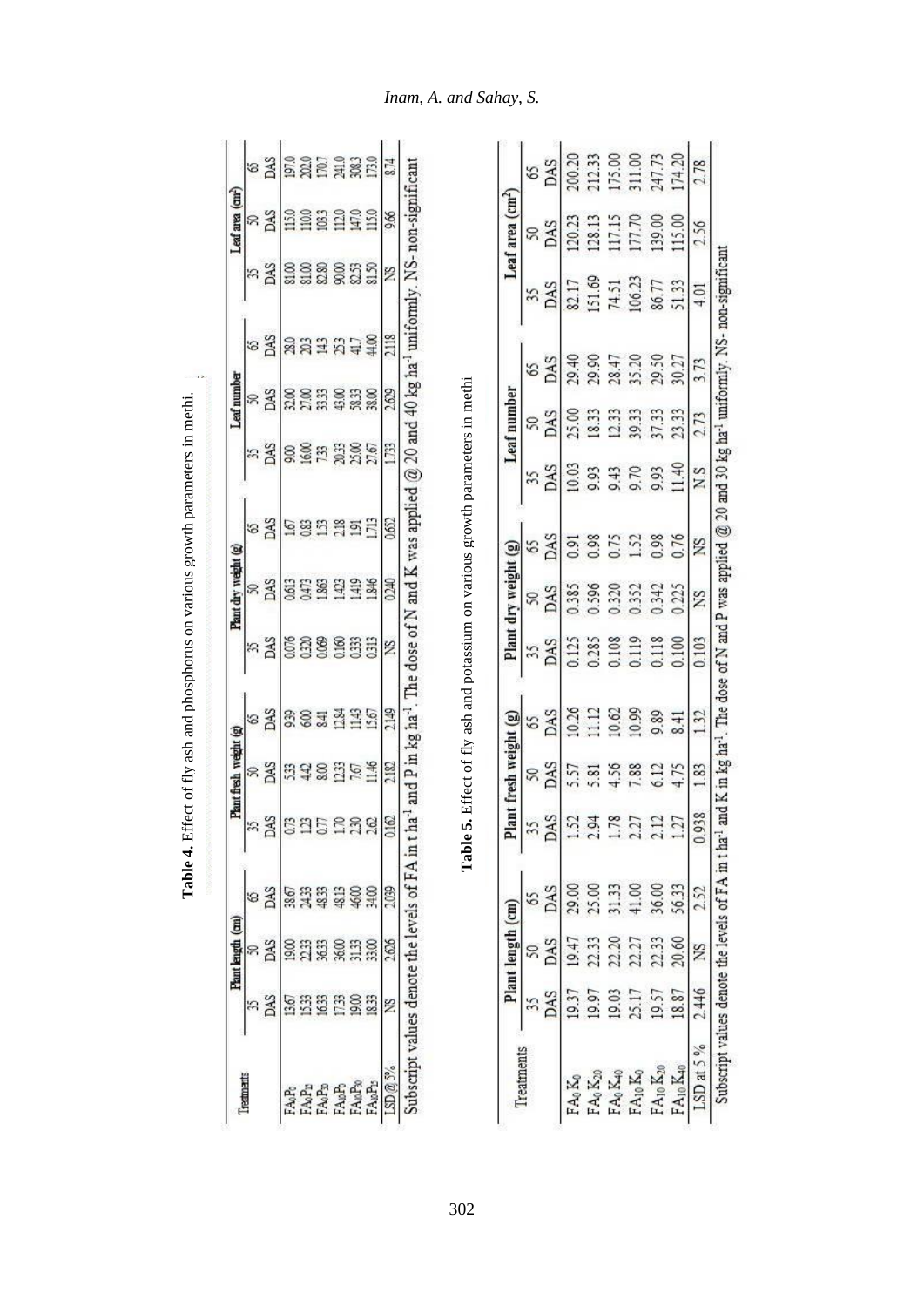Application of fly ash along with chemical fertilizers and organic materials is an integrated way of saving fertilizer consumption, as well as increasing fertilizer use efficiency (FUE) (Mittra et al., 2003). They found that the integrated use of fly ash, as well as organic and inorganic fertilizers saved N, P and K fertilizers to the range of 45.8, 33.5 and 61.6%, respectively and gave higher FUE than normal chemical fertilizers alone or combined use of organic and chemical fertilizers. Similarly, in the present study after repeated experiments, it was concluded that NPK can be saved and there can be useful disposal of fly ash. Beneficial use of fly ash at the rate of  $15$  t ha<sup>-1</sup> in case of spinach (*S. oleracea* L.) and 10 t ha<sup>-1</sup> in case of methi (*T. foenumgraecum* L.) with saving of 15 kg P and 20 kg K ha observed in present study.

### **CONCLUSION**

It may be concluded that the incorporation of fly ash in soil at the rate of 10 and 15 t  $ha^{-1}$  after N, P and K fertilization is not harmful to spinach and methi, if grown in Aligarh soil. Further, fly ash may facilitate convenient disposal in agricultural land. Moreover, in the present study fly ash reduced dependence on P and K fertilizers, therefore it may also be concluded that nutrients present in fly ash may alleviate the need to purchase expensive inorganic fertilizers.

#### **ACKNOWLEDGEMENTS**

Dr. Akhtar Inamis is thankful to the Department of Botany, Women's College, A.M.U for providing the facilities required for the experiment. The corresponding author (Sahay.S.) is grateful to UGC funding agency for providing Rajiv Gandhi National Fellowship, with letter number F.16 (1274)/ SC (SA-III).

#### **REFERENCES**

Adriano, D.C., Page, A.L., Elseewi, A.A., Chang, A.C. and Straughan, I. (1980). Utilization and disposal of flyash and other coal residues in terrestrial ecosystems: a review. J. Environ. Qual., 9: 333-334.

Arivozhagen, K., Ravichandran, M., Dube, S.K., Mathur, V.K., Khandakar,R.K., Yagnanarayana, K., Pasha, M.M.K., Sinha, A.K.,Sarangi, B.D., Tripathi, V.K.M., Gupta, S.K., Singh, R., Ali, M., Thakur, A.S. and Narayan, R. (2011). Effect of coal fly ash on agriculturalcrops: Showcase Project on use of flyash in agriculture inand around thermal power station areas of national thermal powercorporation Ltd., India. World of Coal Ash (WOCA) Conferences May 9-12, Denver, CO, USA.

Basu, M., Pande, M., Bhadoria, P.B.S. and Mahapatra S.C. (2009). Potential fly-ash utilization in agriculture: a global review. J. Prog. Natu. Sci., 19:1173–1186.

Bilski, J., McLean, K., McLean, E., Soumaila, F. and Lander, M. (2011a). Revegetation of coal ash by selected cereal crops and trace elements accumulation by plant seedlings. Int. J. Environ. Sci., 1: 1033-1046.

Bilski, J., McLean, K., McLean, E., Soumaila, F. and Lander, M. (2011b). Environmental health aspects of coal ash phytoremediationby selected crops. Int. J. Environ. Sci., 1: 2028-2036.

Eary, L.E., Rai, D., Mattigod, S.V. and Ainsworth, C.C. (1990). Geochemical factors controlling the mobilization of inorganic constituents from fossil fuel combustion residues: Review of the minor elements. J.Environ. Qual., 19:202-214.

Elseewi A.A., Bingham, F.T. and Page, A.L. (1978a). Availability of sulphur in flyash to plants. J. Environ. Qual., 7: 69-73.

El-Mogazi, D., Lisk, D.J. and Weinstein, L.H. (1988). A review of physical and chemical, and biological properties of fly ash and effects on agricultural ecosystems. Sci. Tot. Environ., 74:1–37.

Fail, J.L. and Wochok, Z.S. (1977). Soyabean growth on flyash amended stip mine spoils. Plant.Soil., 48: 473-484.

Gangloff, W.J., Ghodrati, M., Sims, J.T. and Vasilas, B.L. (2000). Impact of fly ash amendment and incorporation method on hydraulic properties of a sandy soil. Water Air Soil Pollut., 119: 231-245.

Gupta, D. K.,Rai, U. N., Tripathi, R. D. and Inouhe, M. (2002).Impacts of flyash on soil and plant responses. J. Plant. Res., 115:401-409.

Gautam, S., Singh, A., Singh, J. and Shikha. (2012). Effect of flyashamended soil on growth and yield of Indian mustard (*Brassica Juncea*). Adv. Biores., 3: 39-45.